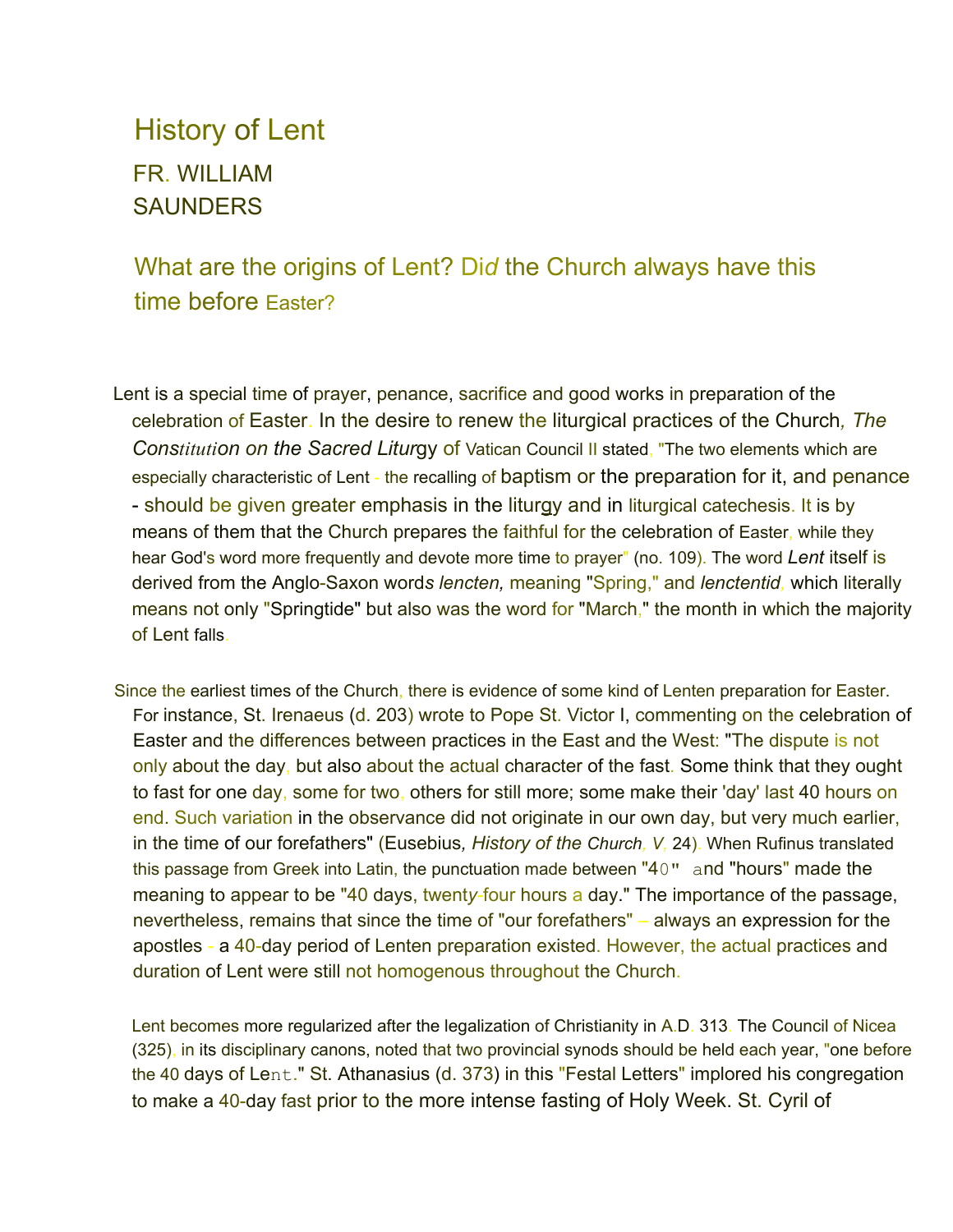Jerusalem (d. 386) in his C*atechectical Lectures,* which are the paradigm for our current RCIA programs, had 18 pre-baptismal instructions given to the catechumens during Lent. St. Cyril of Alexandria (d. 444) in his series of "Festal Letters" also noted the practices and duration of Lent, emphasizing the 40-day period of fasting. Finally, Pope St. Leo (d. 461) preached that the faithful must "fulfill with their fasts the Apostolic institution of the 40 days," again noting the apostolic origins of Lent. One can safely conclude that by the end of the fourth century, the 40-day period of Easter preparation known as Lent existed, and that prayer and fasting constituted its primary spiritual exercises.

Of course, the number "40" has always had special spiritual significance regarding preparation. On Mount Sinai, preparing to receive the Ten Commandments, "Moses stayed there with the Lord for 40 days and 40 nights, without eating any food or drinking any water" (Ex 34:28). Elijah walked "40 days and 40 nights" to the mountain of the Lord, Mount Horeb (another name for Sinai) (1 Kgs 19:8). Most importantly, Jesus fasted and prayed for "40 days and 40 nights" in the desert before He began His public ministry (Mt 4:2).

Once the 40 days of Lent were established, the next development concerned how much fasting was to be done. In Jerusalem, for instance, people fasted for 40 days, Monday through Friday, but not on Saturday or Sunday, thereby making Lent last for eight weeks. In Rome and in the *W*est, people fasted for six weeks, Monday through Saturday, thereby making Lent last for six weeks. Eventually, the practice prevailed of fasting for six days a week over the course of six weeks, and Ash Wednesday was instituted to bring the number of fast days before Easter to 40. The rules of fasting varied. First, some areas of the Church abstained from all forms of meat and animal products, while others made exceptions for food like fish. For example, Pope St. Gregory (d. 604), writing to St. Augustine of Canterbury, issued the following rule: "We abstain from flesh, meat, and from all things that come from flesh, as milk, cheese and eggs."

Second, the general rule was for a person to have one meal a day, in the evening or at 3 p.m.

These Lenten fasting rules also evolved. Eventually, a smaller repast was allowed during the day to keep up one's strength from manual

labor. Eating fish was allowed, and later eating meat was also allowed through the week except on Ash Wednesday and Friday. Dispensations were given for eating dairy products if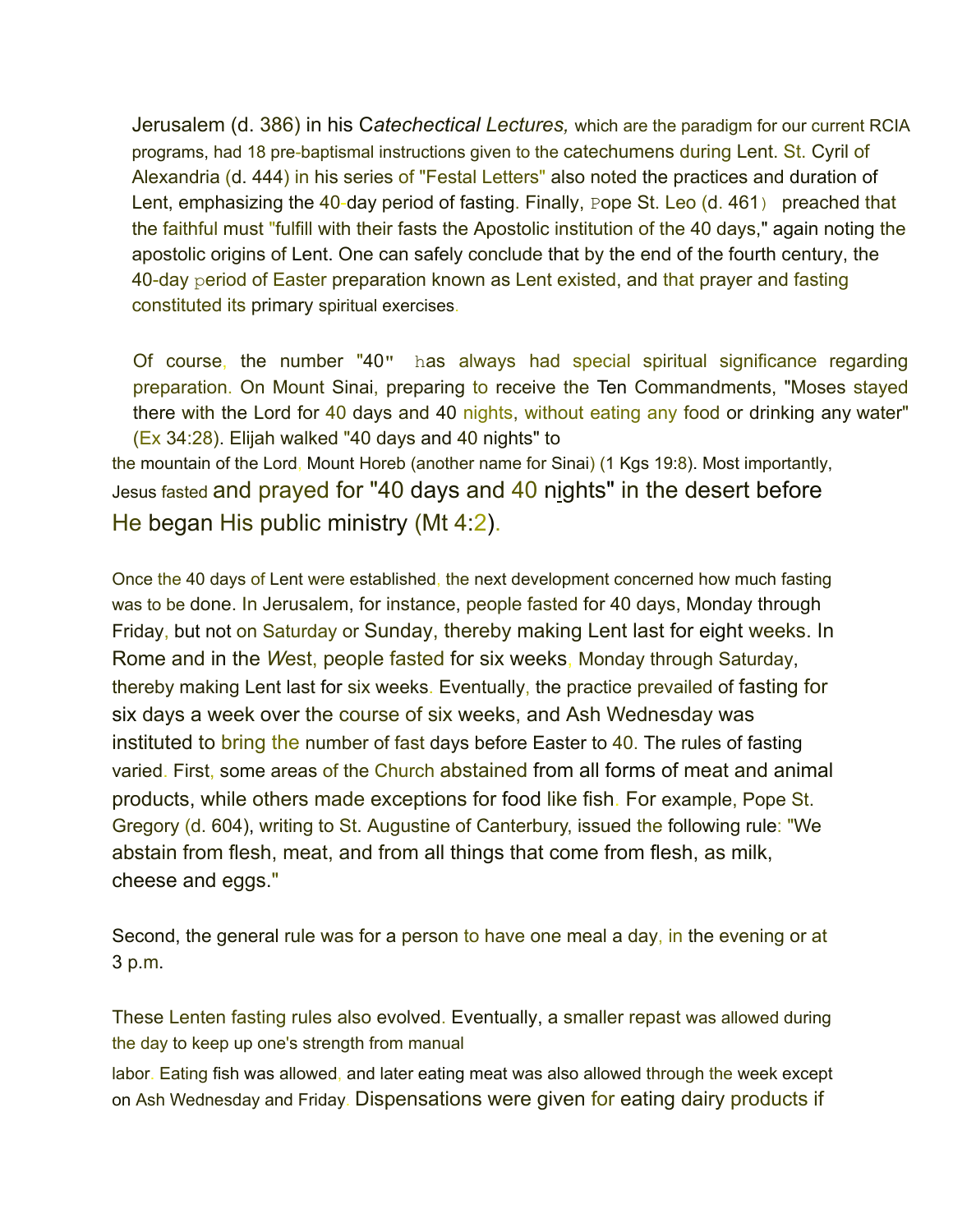a pious work was performed, and eventually this rule was relaxed totally. (However, the abstinence from even dairy products led to the practice of blessing Easter eggs and eating pancakes on Shrove Tuesday, the day before Ash Wednesday.) Nevertheless, I was always taught, "If you gave something up for the Lo*rd*, tough it out. Don't act like a Pharisee looking for a loophole." **SVV** *j***as**

Over the years, modifications have been made to the Lenten observances, making our practices not only simple but also easy. Ash Wednesday still marks the beginning of Lent, which lasts for 40 days, not including Sundays. The present fasting and abstinence laws are very simple: On Ash Wednesday and Good Friday, the faithful fast (having only one full meal a day and smaller snacks to keep up one's strength) and abstain from meat; on the other Fridays of Lent, the faithful abstain from meat. People are still encouraged "to give up something" for Lent as a sacrifice. (An interesting note is that technically on Sundays and solemnities like St. Joseph's Day (March 19) and the Annunciation (March 25), one is exempt and can partake of whatever has been offered up for Lent.

Nevertheless, I was always taught, "If you gave something up for the Lord, tough it out. Don't act like a Pharisee looking for a loophole." Moreover, an emphasis must be placed on performing spiritual works, like attending the Stations of the Cross, attending Mass, making a weekly holy hour before the Blessed Sacrament, taking time for personal prayer and spiritual reading and most especially making a good confession and receiving sacramental absolution. Although the practices may have evolved over the centuries, the focus remains the same: to repent of sin, to renew our faith and to prepare to celebrate joyfully the mysteries of our salvation,

Acknowledgement Saunders, Rev. William. "History of Lent." *Arlington Catholic Herald.* About Catholics

Catholic Beliefs and Catholic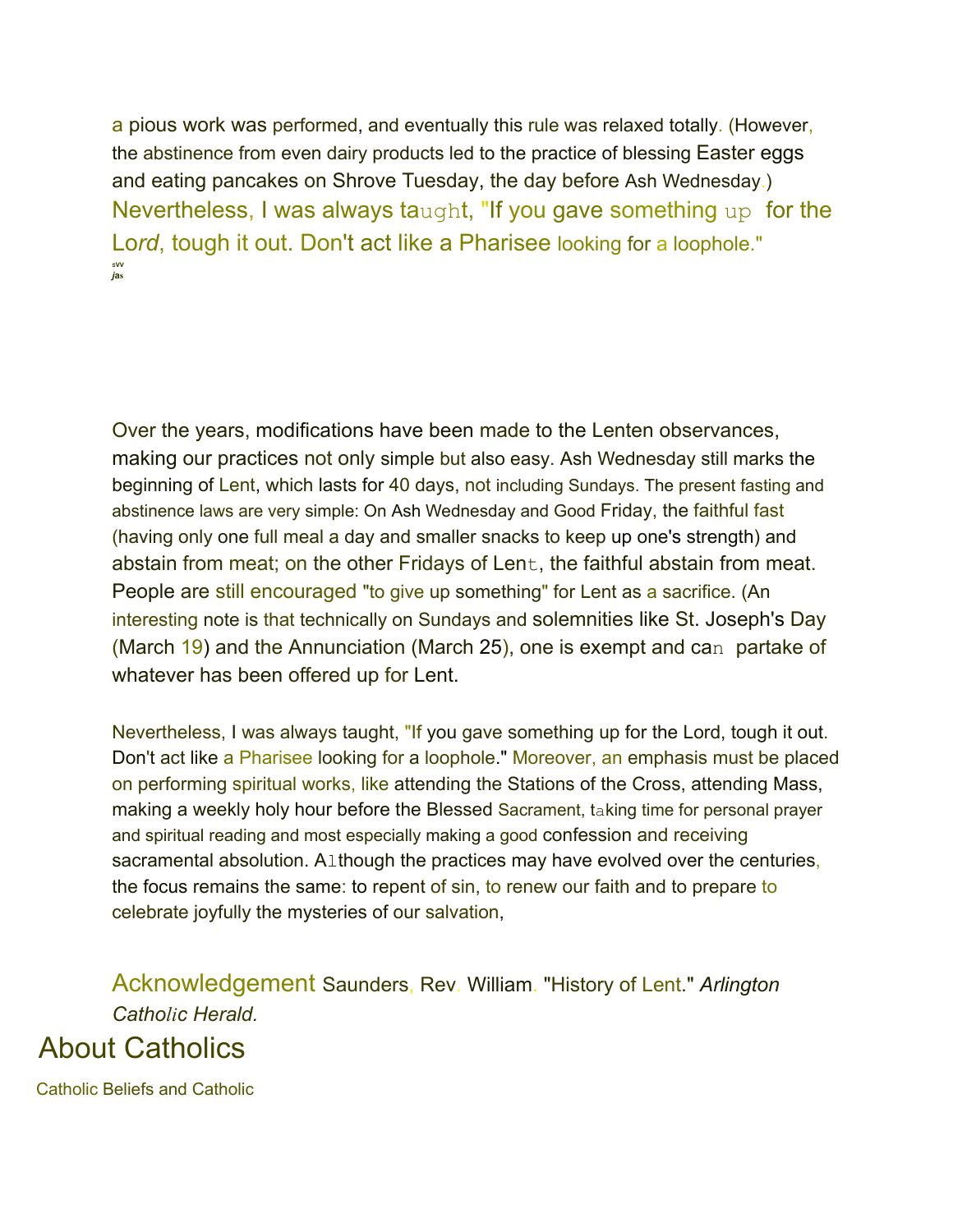**Teachings** 

Shar es

> t in the Catholic Church / By About Catholics Team

here? Click here to join!

the main penitential season on the

**Content**s [show]

1112<br>B<br>EEREELLLL<br>LLLLLL

EI RREREN U

liturgical calendar of the Catholic Church. Here

we will talk about what lent is, it's history, regulations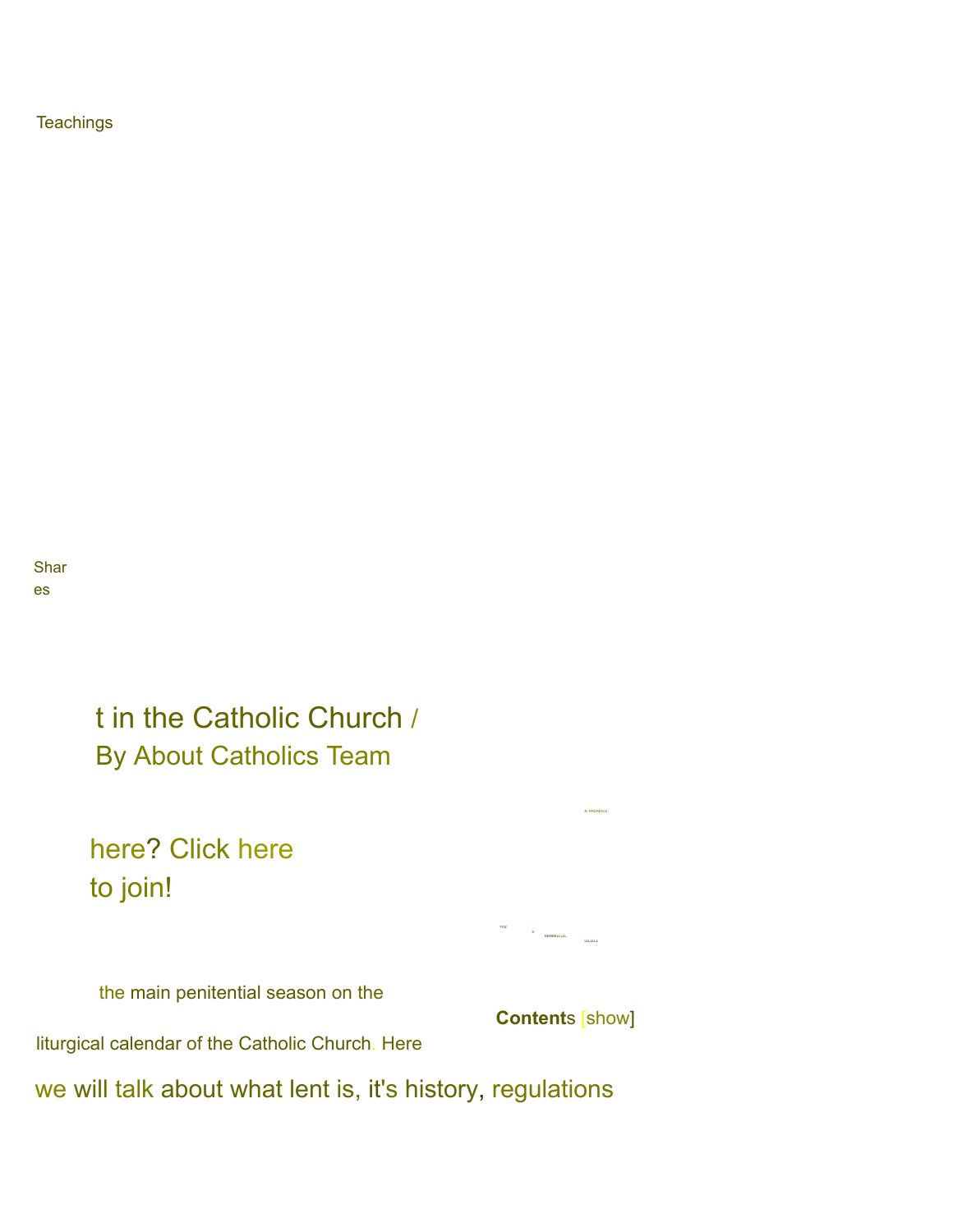and more. Despite being a season of penance and fasting it is quite popular even among non-catholics.

# What is

## Lent?

The season of Lent is a Catholic liturgical season consisting of forty days of fasting, prayer, and penitence beginning at Ash Wednesday and concluding at sundown on Holy Thursday. The official liturgical color for the season of Lent is violet.

# The History of Lent

The observance of Lent is related to the celebration of Easter. In the first three centuries of the Christian era, most Christians prepared for Easter by fasting and praying for three days. In some places this was extended to the entire week before Easter (now known as "Holy Week"). There is evidence that in Rome, the length of preparation was three weeks.

The word *Lent* derives from the Middle English wor*d lenten*, meaning springtime - the time of lengthening days. There is biblical support for doing penance, in both the Old and New Testaments. The season of Lent builds on this biblical support, but like all Catholic liturgical seasons, it developed over

n its early three-week form, Lent was the period of intense spiritual and liturgical preparation for Shares imens before they were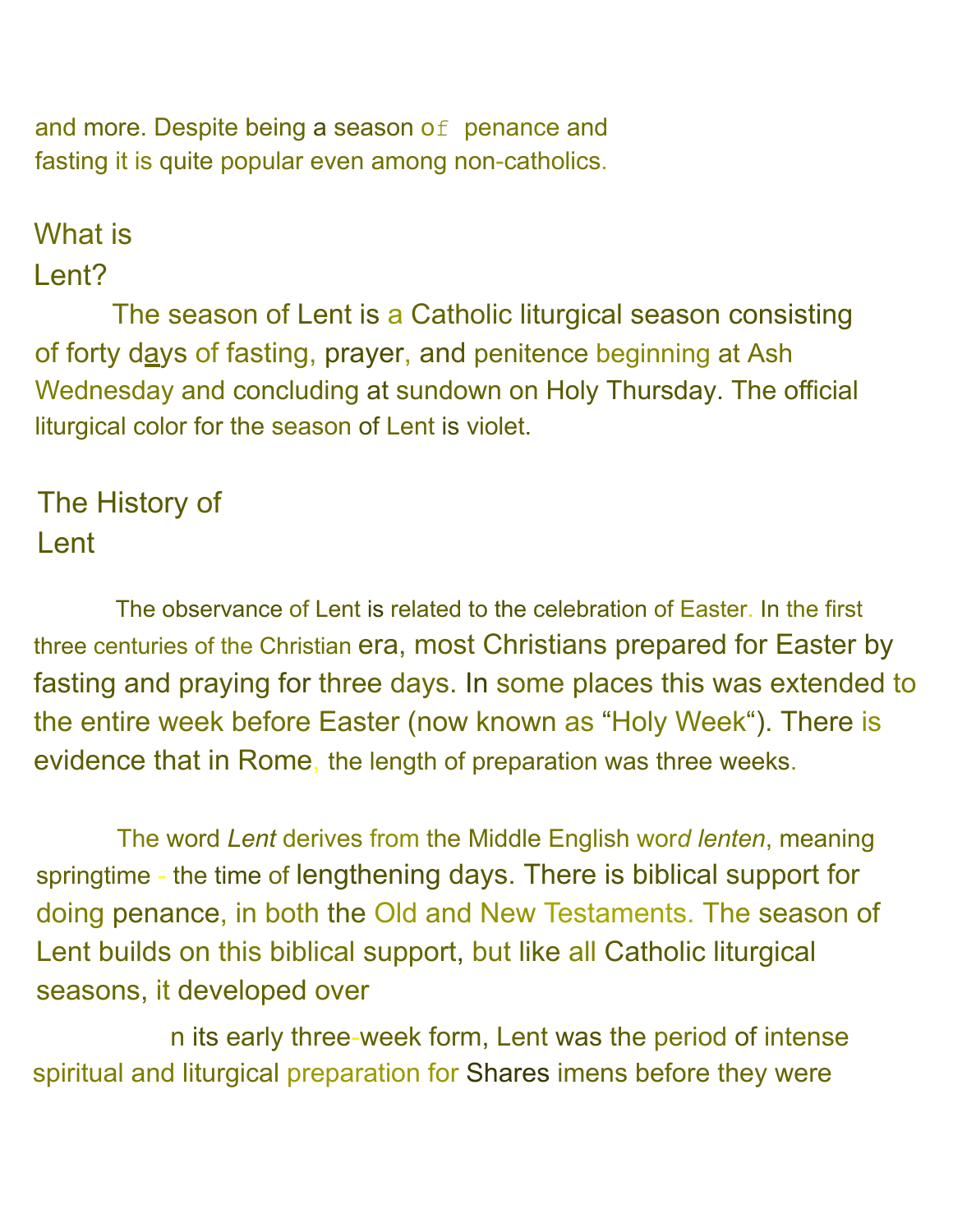baptized at Easter. Many members of the community imitated this time

aration with the catechumens.

fourth century (when Christianity was legalized in the Roman Empire) Lent had developed into ent length of forty days. Forty days is significant for Christians because it is the length of the fast nptation of Jesus in the desert (cf. Luke 4:1-13). Recently, research has suggested that

elopment of Lent was also influenced by the forty-day span of fasting practiced by many in the hurch (especially monks). This fast, beginning right after Epiphany (January 6th) stressed prayer

nance

.

Christianity became widespread and most people were baptized as infants, Lent lost the connection to the preparation of catechumens. Instead, the themes of repentance and fasting became dominant. Vatican II restored the order of catechumens. Since then, most adult converts to Catholicism are baptized at the Easter Vigil, which takes place after sundown on Holy Saturday. As a result, the ancient baptismal meaning of Lent is once again becoming important.

# When does Lent

#### begin?

Traditionally, Lent begins on Ash Wednesday and ends at sundown on Holy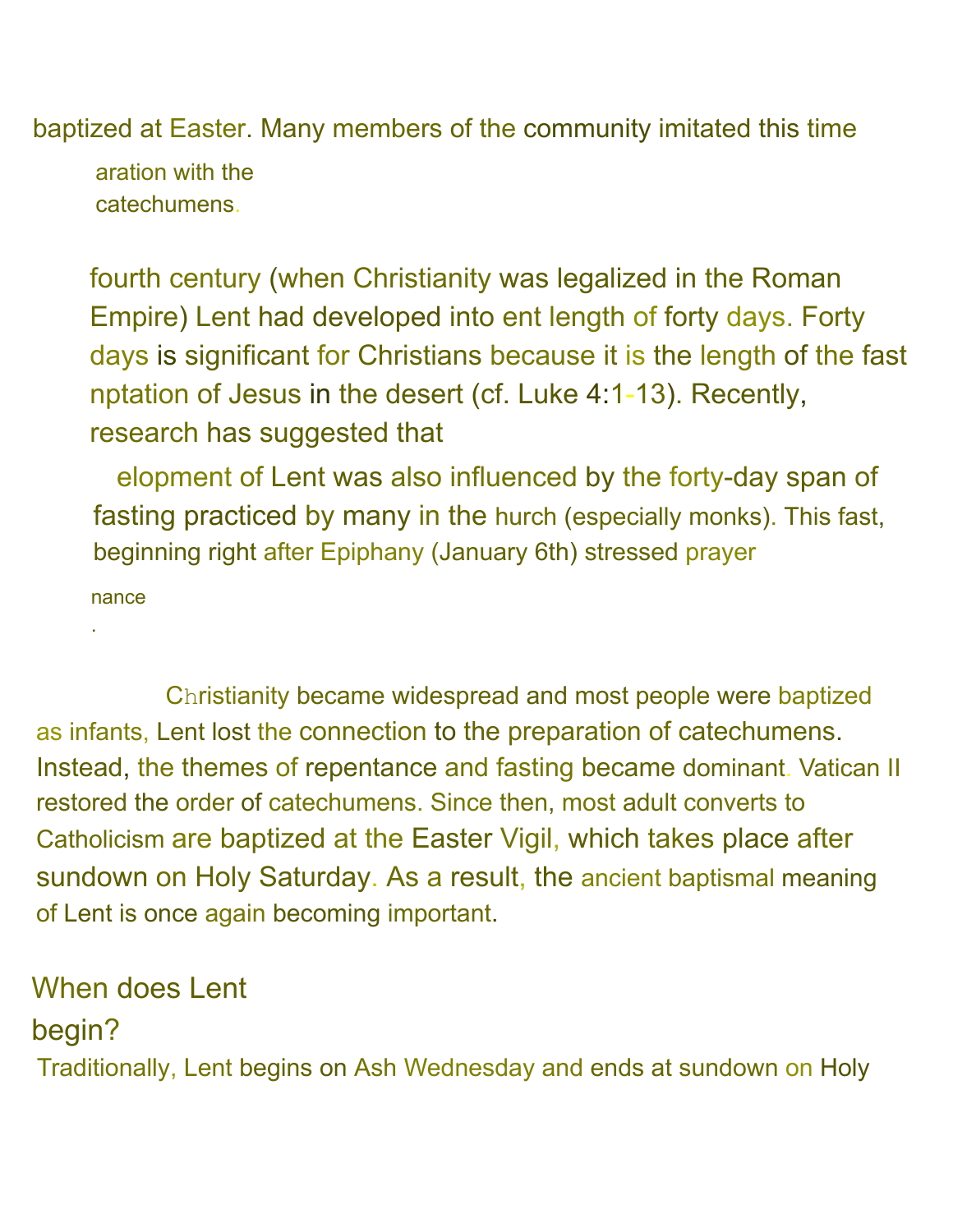Thursday. Since this is more than forty days, some contend that Sundays are not counted in Lent. Instead, they argue, Holy

Thursday, Good Friday, and Holy Saturday are counted instead. Others say that Lent begins on the first Sunday after Ash Wednesday. No one is exactly sure how Ash Wednesday became the first day of Lent.

#### Ash *W*ednesday

OS

Ash Wednesday dates from at least the fourth century, although it is not possible to give an exact date. During that century, penitents looking for forgiveness and re-entry into the community would dress in sackcloth and sprinkle ashes to show their repentance. This custom certainly predates Christianity as can be seen by references in the Hebrew Scriptures (cf. Esther 4:2-3; Danie19:3; Jonah 3:6).

There is no doubt that the custom of distributing ashes to everyone on Ash Wednesday came from imitation of the practice of wearing ashes by public penitents. Public penitents were those doing

e for sins such as murder, apostasy, and adultery. When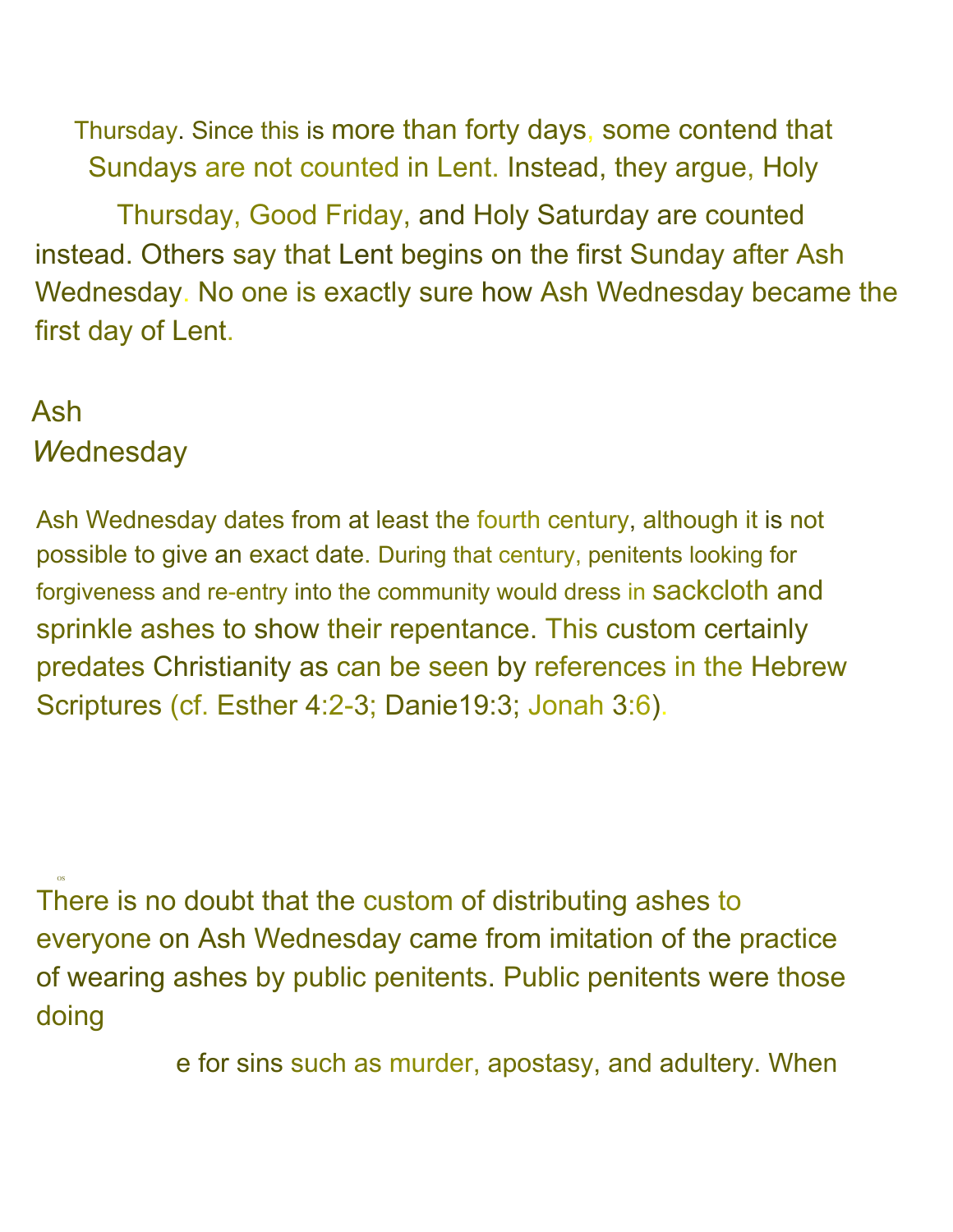they completed their public penance, Shares ere able to be readmitted to communion with the Church. As Lent increasingly focused on the

of repentance and renewal, Christians sensed their own need for repentance. The practice of ution of ashes to all members of the community is mentioned in official documents of 1091 (Cf. of Benventum, 1091 Manse, XX, 739) although nearly a hundred years earlier it is already ed in a homily of the period.

#### en **Regulations**

tholic Church, in an attempt to help Catholics do at least a minimum during Lent, asks all cs to fast and abstain from meat on certain days. Fasting means to limit food to one full meal a

th the possibility of two smaller meals (not adding up to a full meal) as needed. Abstinence means not eating meat, although fish is allowed. Catholics are required to observe all days of fasting and abstience which is one of the precepts of the Church.

Those 14 years of age or older are to abstain from meat on Ash Wednesday and all the Fridays of Lent. Catholics between the ages of 16 and 59 are also to fast on Ash Wednesday and Good Friday. They may eat one full meal on these days, and two small meals to maintain strength. The two small meals together must not equal the size of one full meal. If one's work or health make it inadvisable to fast or abstain from meat, they are not obligated to do so. This includes mental health: Fasting may be harmful for someone who struggles with an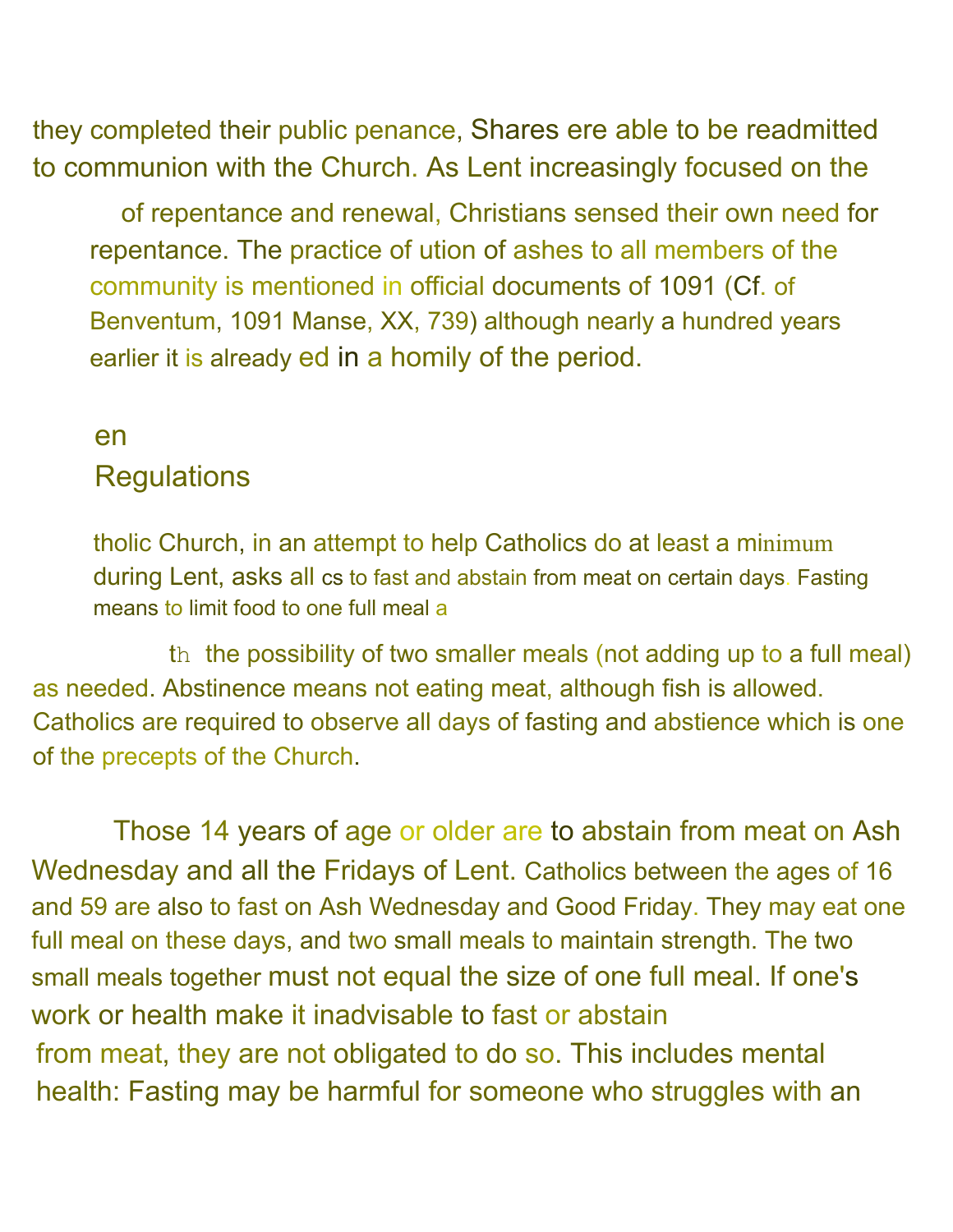eating disorder. Such a person might do an alternate penance on the days of fasting. Pregnant and nursing women are exempt from the fast.

At one time, people gave up all animal products and during the whole Lenten season. The Eastern Catholic and Eastern Orthodox Churches still follow this rule. Since chickens continue to produce eggs and cows milk, the custom developed to make the milk into cheese and color the eggs so that when Easter arrived, no food would be wasted.

#### Lenten Penance

Many Catholics were taught as children to "give up something" for Lent. The sacrifices in Lent are really penance, in the same spirit as the Ninehvites that repented at the preaching of Jonah. Throughout our history, Christians have found prayer, fasting, and almsgiving to be an important part of repentance and

1. Many Catholics now add something during Lent rather than giving up something, either to Shares s personal habits that need work or to add some outreach to others in need. Sha es

urch does not specifically require that we do something beyond the requirements of fasting and nce. To do nothing, however, would certainly not be in keeping with the spirit of Lent. rmore, the sacrifices and extra things we do for Lent help us grow closer to Christ. We are gout on so many graces if we do not participate fully in Lent. It is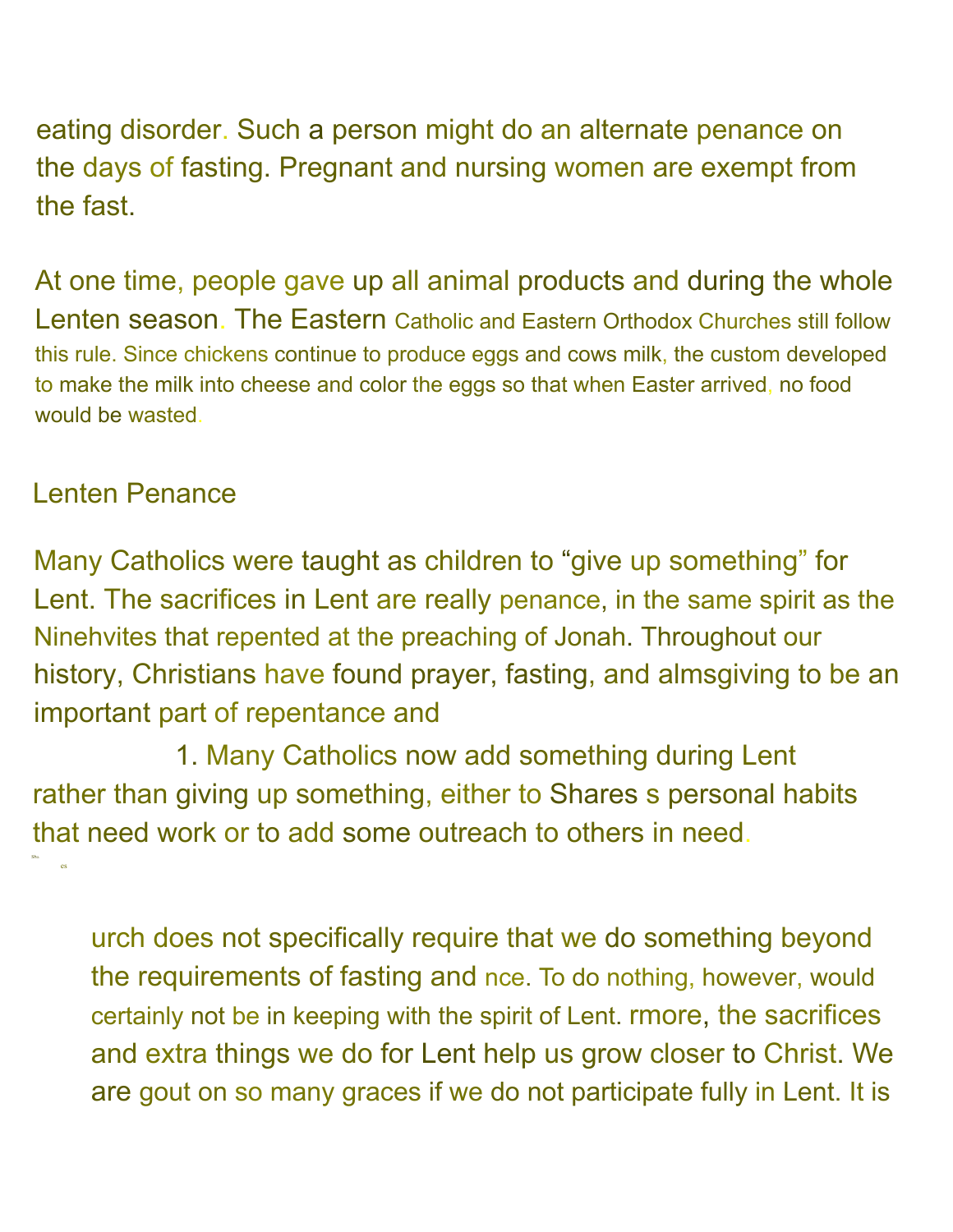not necessary to be perfect, but uld put forth a good effort.

practice is to do something extra in prayer, something involving fasting (whether limiting our of food or giving up something non food-related), and something involving almsgiving (giving

or goods to the needy or doing extra acts of charity).

Other Definitions Concerning Lent

Carnival Originally a celebration just before Lent. Carnival is Latin for "farewell to meat."

**Laetare Sunda**y The fourth Sunday of Lent, which marks the halfway point, celebrated with rose vestments instead of the usual violet. Laetare means "to rejoice" in Latin, and the lighter vestments signify a brief celebration in expectation of Easter, even in the midst of Lent.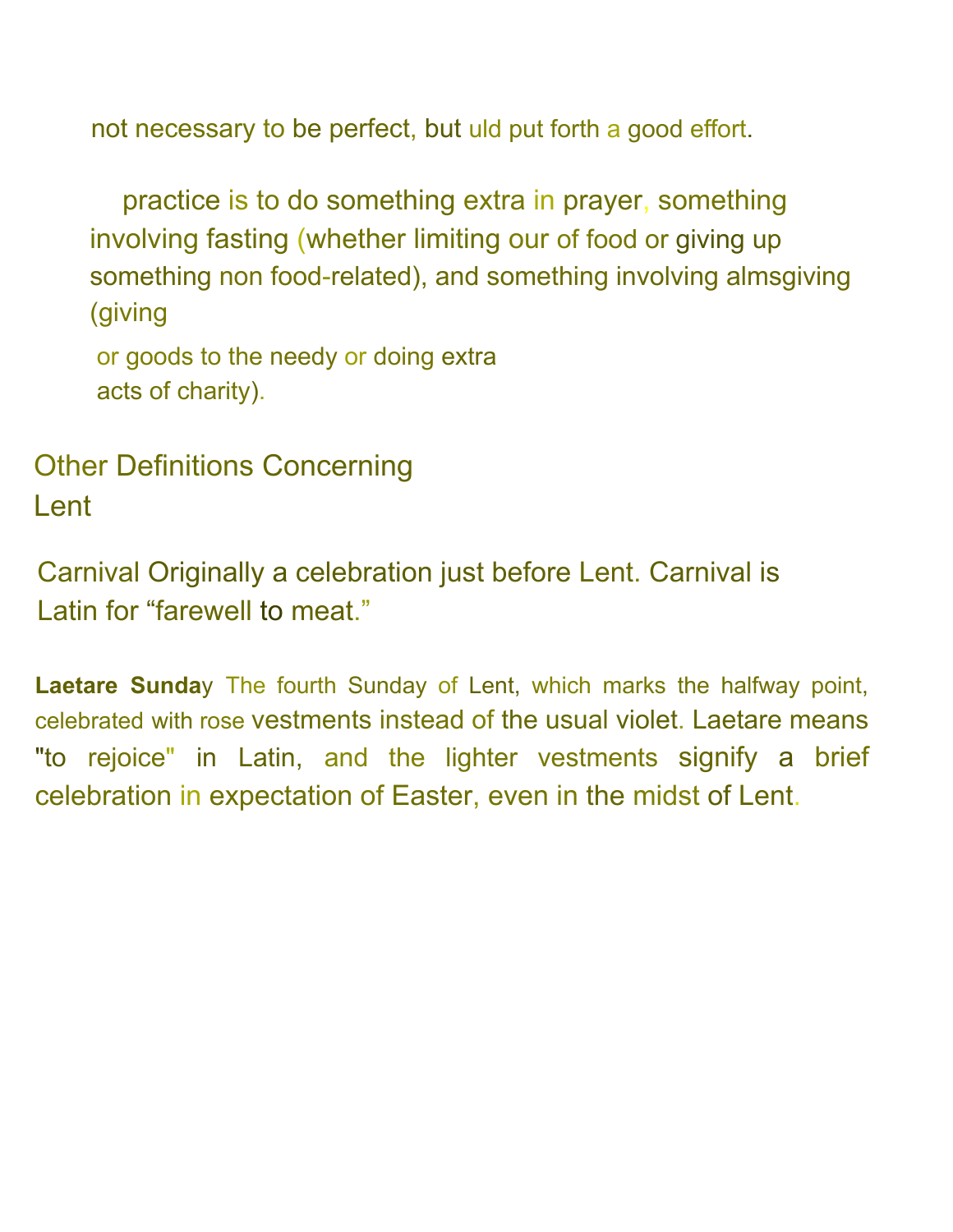*2/22/*22, 3:17 PM

> What is Lent? | USCCB

## What is Lent?

*W*ednesday, March 2, 2022 - Thursday, April 14, 2022

Lent is a 40 day season of prayer, fasting, and almsgiving that begins on Ash Wednesday and ends at sundown on Holy Thursday. It's a period of preparation to celebrate the Lord's Resurrection at Easter. During Lent, we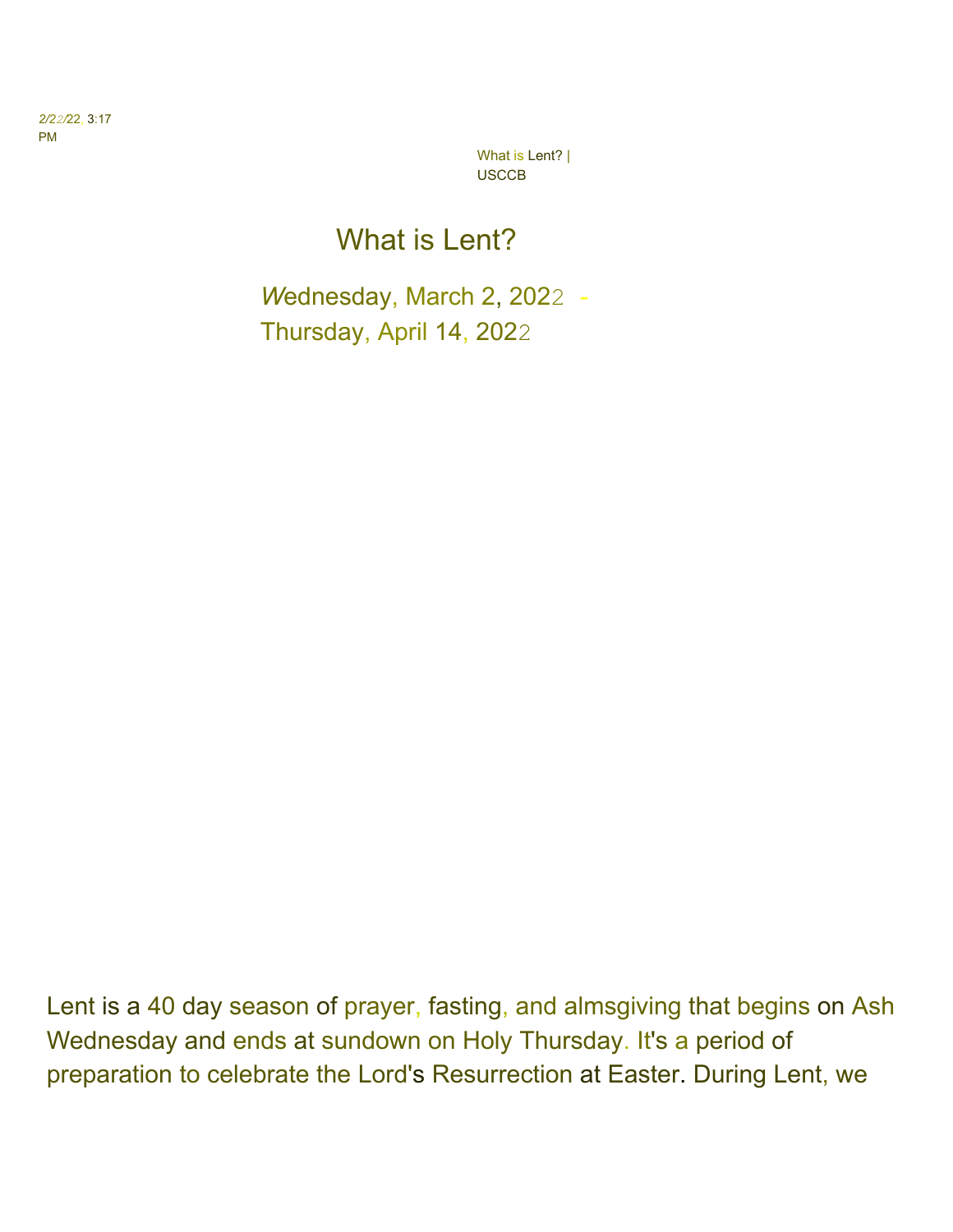seek the Lord in prayer by reading Sacred Scripture; we serve by giving alms; and we practice self-control through fasting. We are called not only to abstain from luxuries during Lent, but to a true inner conversion of heart as we seek to follow Christ's will more faithfully. We recall the waters of baptism in which we were also baptized into Christ's death, died to sin and evil, and began new life in Christ. Many know of the tradition of abstaining from meat on Fridays during Lent, but we are also called to practice self-discipline and fast in other ways throughout the season. Contemplate the meaning and origins of the Lenten fasting tradition in this reflection. In addition, the giving of alms is one way to share God's gifts-not only through the distribution of money, but through the sharing of our time and talents. As St. John Chrysostom reminds us: "Not to

https*://www.*usccb.org/pra*y*er-worship/lit urgical-year/lent

*2/22/2*2, 3:17 PM

What is Lent? | USCCB enable the

1/ 8

poor to share in our goods is to steal from them and deprive them of life. The goods we possess are not ours, but theirs." (Catechism of the Catholic Church, no. 2446). In Lent, the baptized are called to renew their baptismal commitment as others prepare to be baptized through the Rite of Christian Initiation of Adults, a period of learning and discernment for individuals who have declared their desire to become Catholics.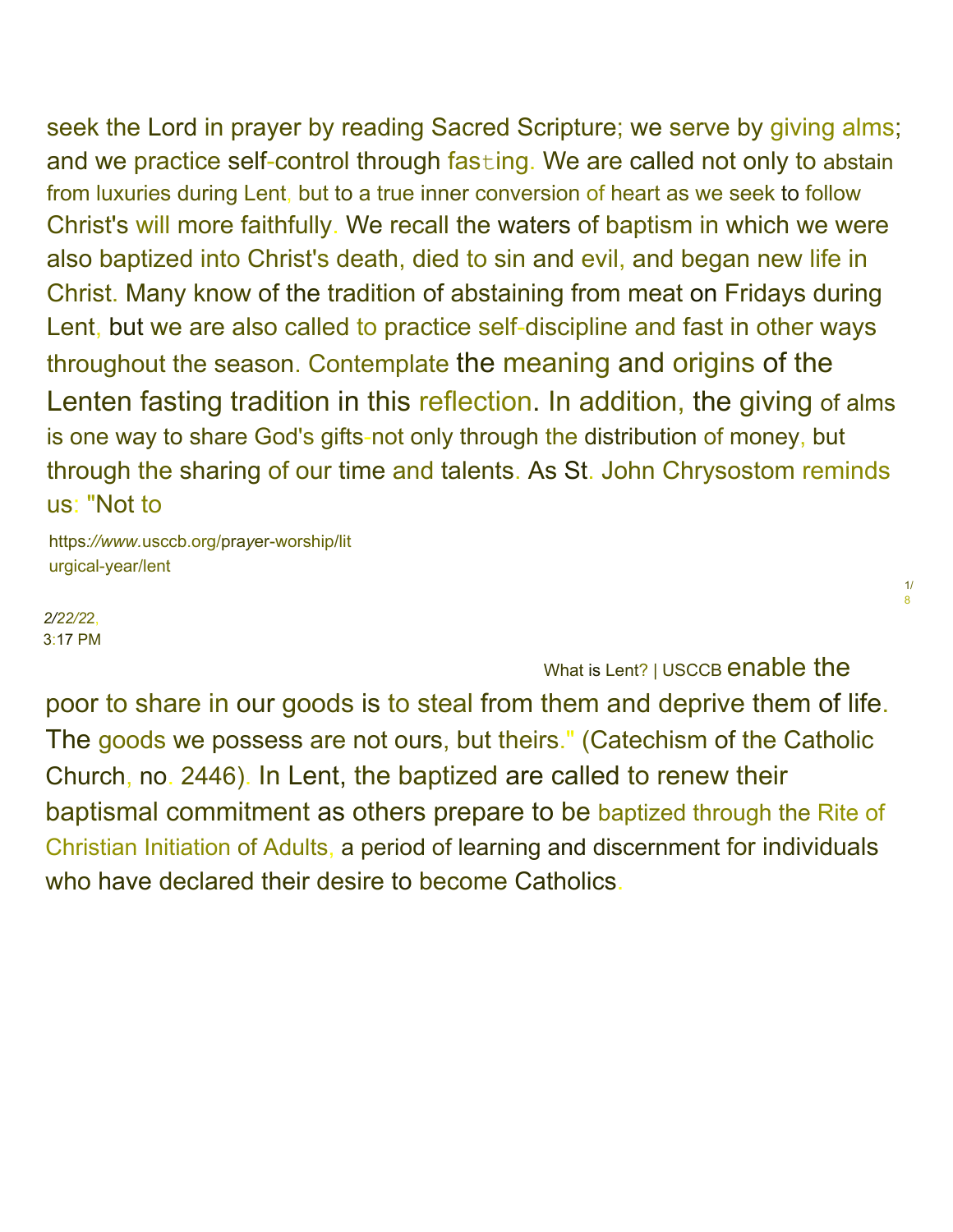Stations of the **Cross** 

Listen

Shop Now

Browse your favorite books

in our

store

STORE

Lenten Resources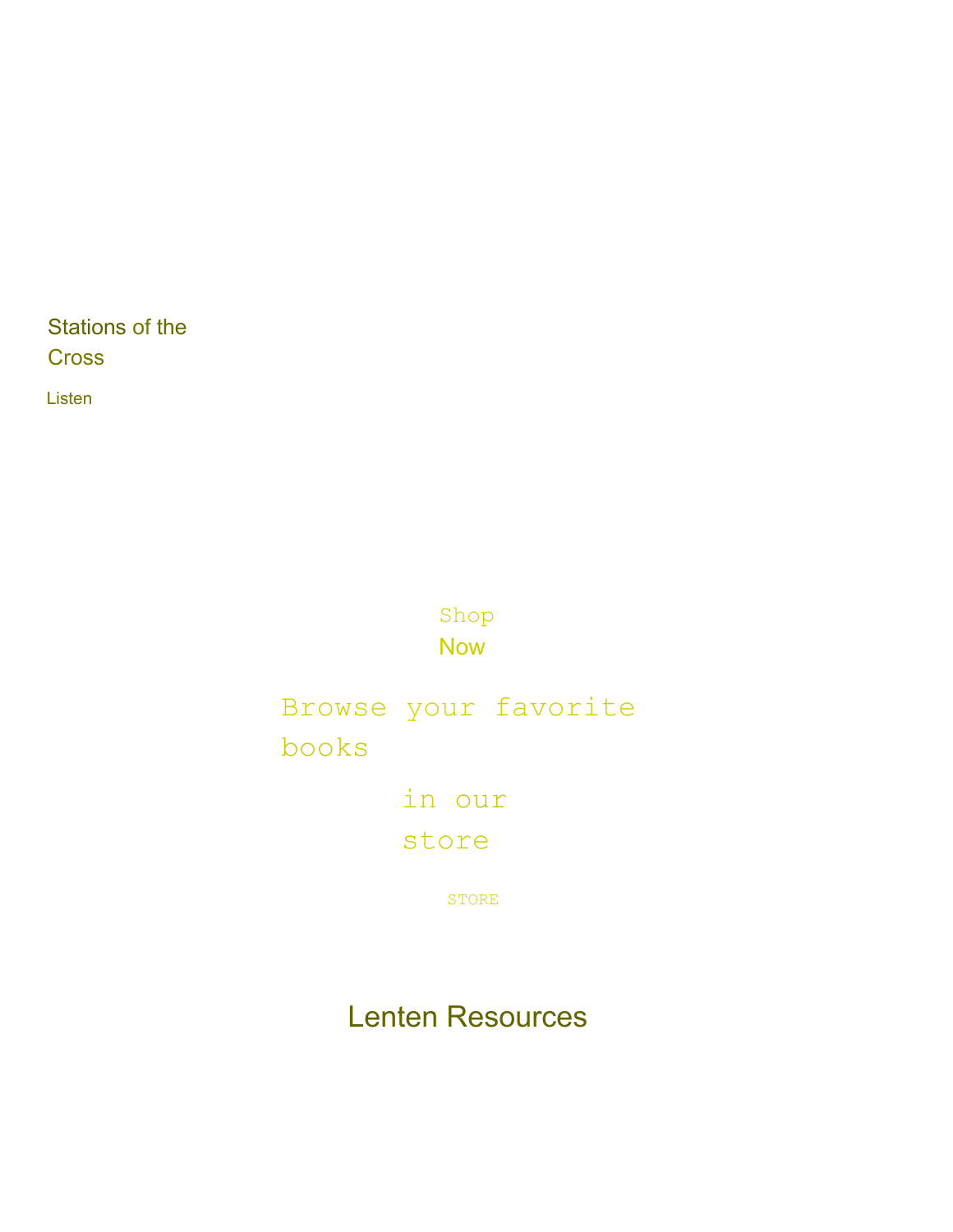Daily Reading Take a Moment to Pray with Today's Readings

https*://ww*w.usccb.org/pra*y*er-worship/lit urgical-year/lent

*2/22/2*2, 3:17 PM

> What is Lent? | **USCCB**

READ NOW

*Here are three tips to deepen your relationship with God during the 40*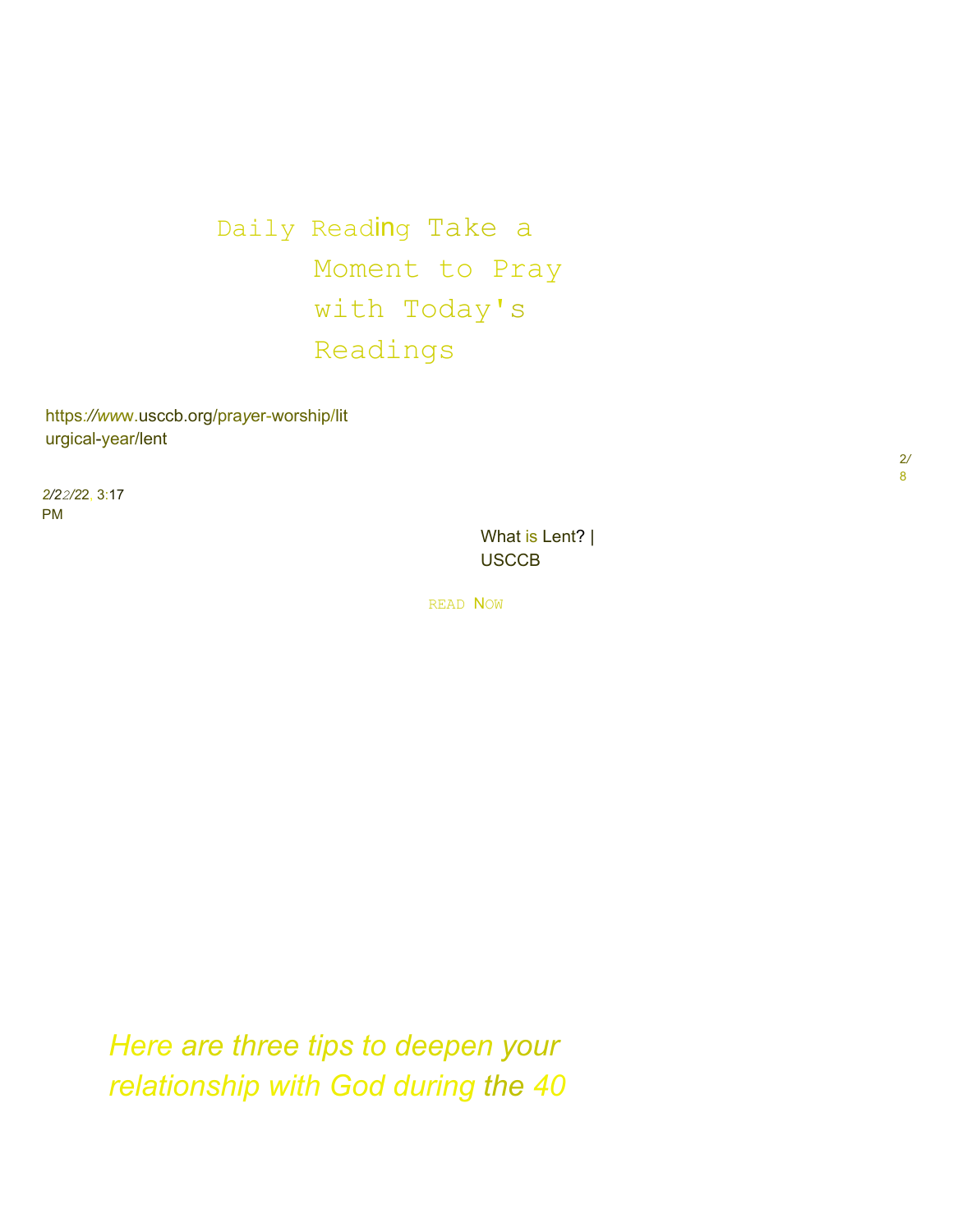```
days of Lent.
I to Live Lent
This Year
re three tips to deepen your relationship with
God during the 40 days of #Lent 1) pate in the
 sacraments. 2) Help those in need around you. 3)
               Sacrifice something
nard for
you.
```
### Prayer, Fasting, & Almsgiving

#### Prayer

*"For me, pr*a*yer is a surge of the heart; it is a simple look turned toward heaven, it is a cry of recognition and of lov*e*, embracing both trial and j*oy." -St. Therese of Lisieux (CCC 2558) During Lent, we are asked to devote ourselves to seeking the Lord in prayer and reading Scripture, to service by giving alms, and to practice self-control through fasting. Dive into God's

https*://ww*w*.*usccb.org/prayer-worship/liturgic al-year/lent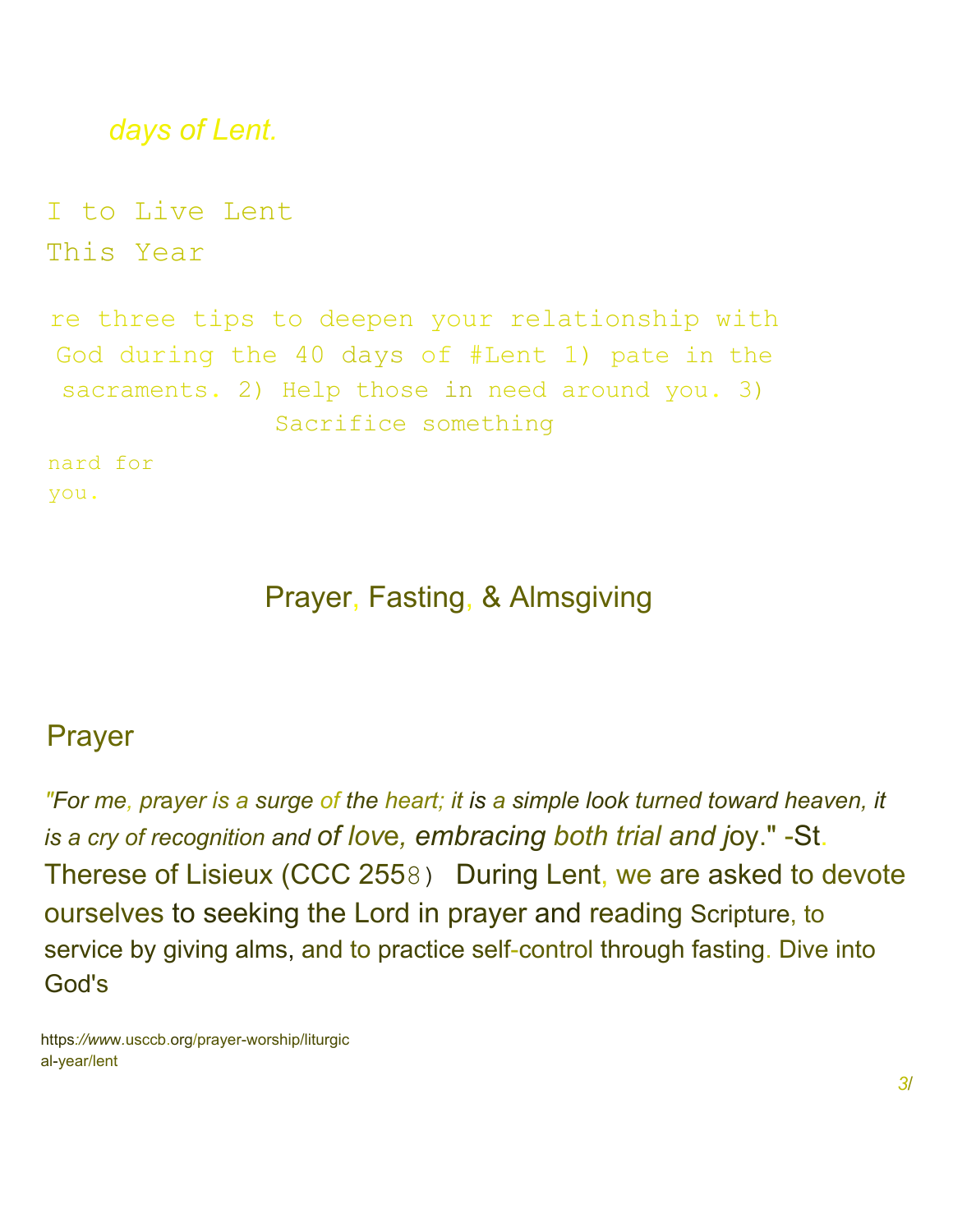#### *2/22/2*2, 3:17 PM

What is

Lent? <sup>|</sup> USCCB word in Scripture this Lent or pray the rosary with your family.

PRAYERS AND DEVOTIONS

## Fasting

Ash Wednesday and Good Friday are obligatory days of fasting and abstinence for Catholics. In addition, Fridays during Lent are obligatory days of abstinence. For members of the Latin Catholic Church, the norms on fasting are obligatory from age 18 until age 59. When fasting, a person is permitted to eat one full meal, as well as two smaller meals that together are not equal to a full meal. The norms concerning abstinence from meat are binding upon members of the Latin Catholic Church from age 14 onwards. Members of the Eastern Catholic Churches are to observe the particular law of their own s*ui iuris* Church If possible, the fast on Good Friday is continued until the Easter Vigil (on Holy Saturday night) as the "paschal fast" to honor the suffering and death of the Lord Jesus and to prepare ourselves to share more fully and to celebrate more readily his Resurrection.

Resources on Fasting

For members of the Latin Catholic Church within the United States, please see the USCCB's Pastoral Statement on Penance and Abstinence and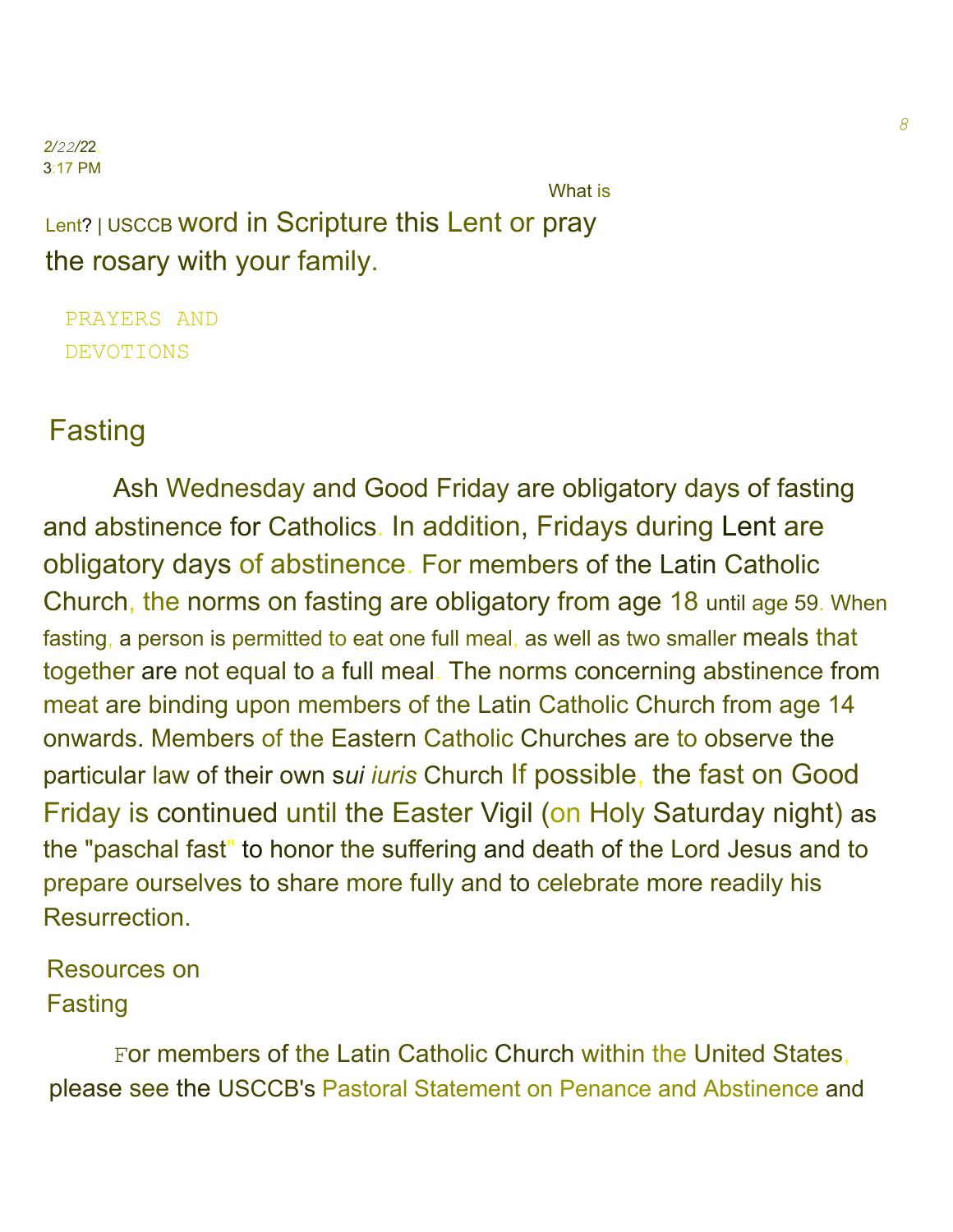the complementary norm to canon 1253 and the Code of Canon Law (cc. 1249-1253) CRS Rice Bowl is also one way Catholics can enhance their Lenten fasting practice by giving up meals and donating the cost of those meals to Catholic Relief Services in order to help those who do not have enough to eat. Almsgiving

The foundational call of Christians to charity is a frequent theme of the Gospels. During Lent, *w*e are asked to focus more intently on "almsgiving," which means donating money or goods to the poor and performing other acts of charity. As one of the three pillars of Lenten practice, almsgiving is "a witness to fraternal charity" and "a work of justice pleasing to God." (Ca*techism of the Catholic Church*, no. 2462). Opportunities for Almsgiving during Lent

There are several special opportunities for almsgiving through donations to Church ministries for which collections are conducted during the Lenten season including:

https*://www.*usccb.org/prayer-worship/liturgic al-year/lent

2*/22/2*2, 3:17 PM

What is

*4/* 8

Lent? <sup>|</sup> USCCB Collection for the Church in Central and Eastern Europe National Black and Indian Mission Collection Catholic Relief Services Collection Collection for the Holy Land

CRS Rice Bowl Many dioceses hold special appeals for local needs during Lent and there are countless other ways to offer your time, talent and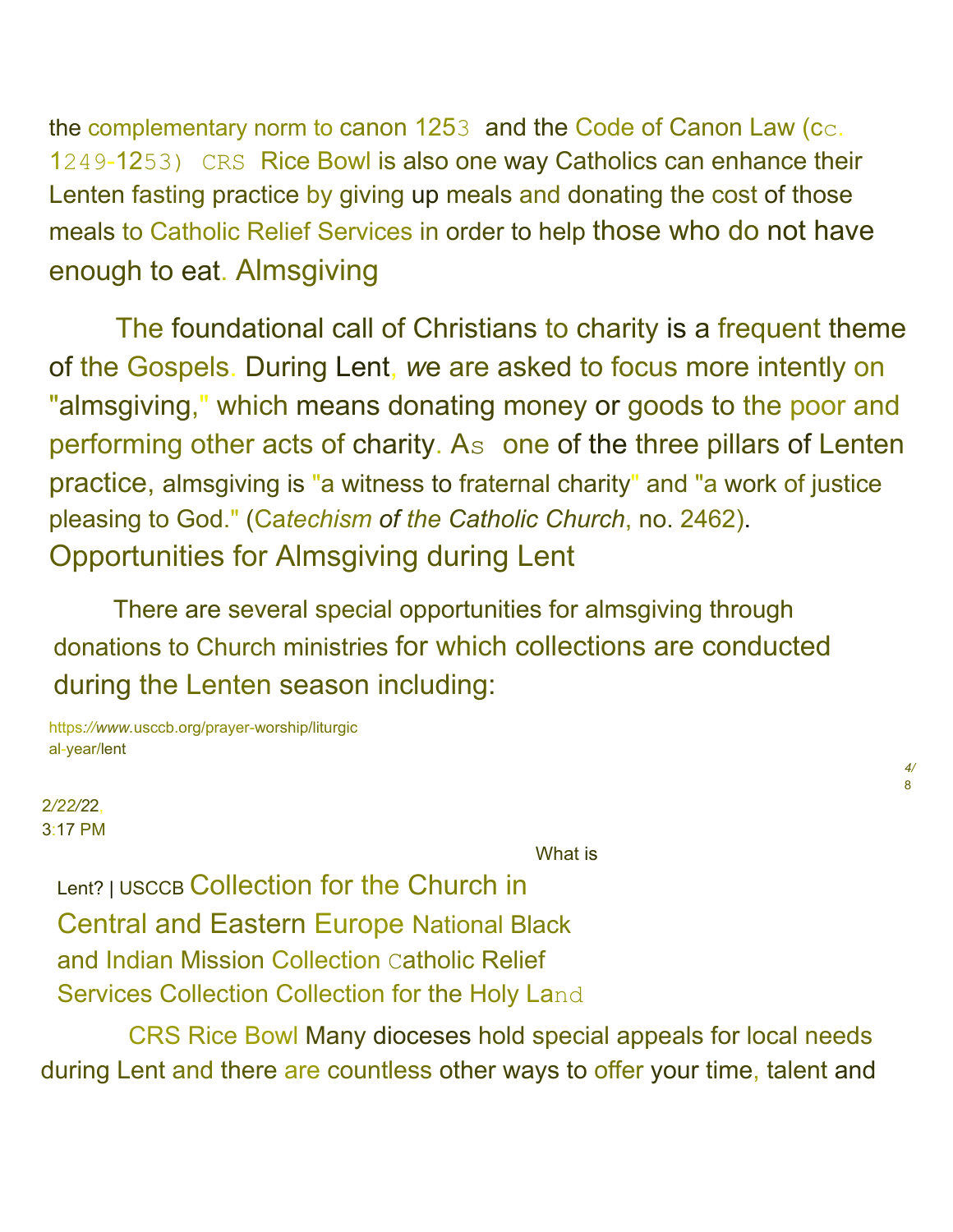treasure to needy individuals and organizations during Lent and throughout the year. For ideas, contact your diocesan Social Concerns office or your local Catholic Charities affiliate.

The USCCB Department of Justice, Peace and Human Development has a variety of Resources and Tools on the Church's social mission and the option for the poor, including an updated Poverty Tour.

## Lent FAQs

What are the upcoming dates for Lent?

+

Why do we say that there are forty days of Lent? When you count all the days from Ash Wednesday through Holy Saturday, there are 46.

+

+

#### $+$

So does that mean that when we give something up for Lent, such as candy, we + can have it on Sundays?

I understand that all the Fridays of Lent are days of abstinence from meat, but I'm not sure what is classified as meat.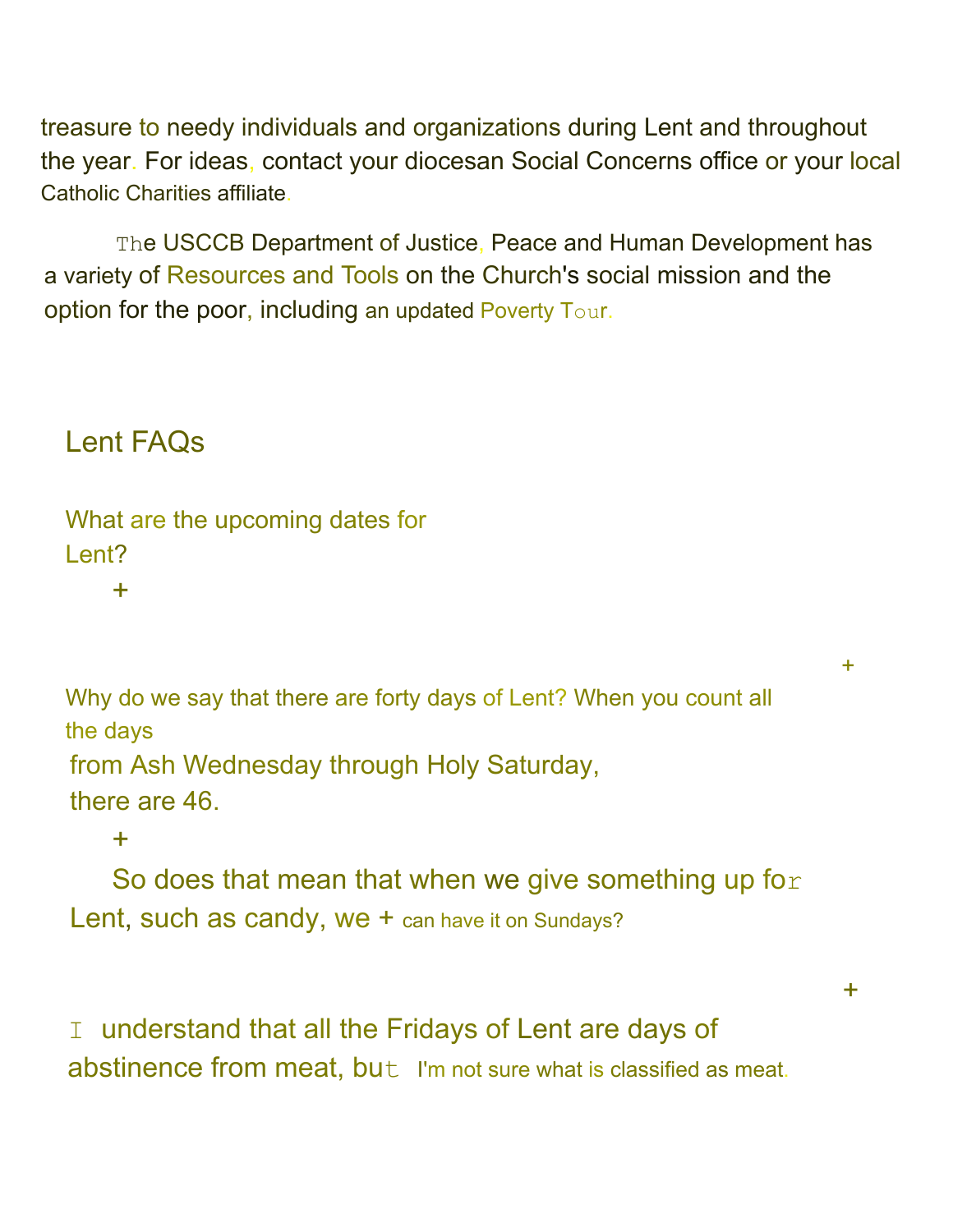Does meat include chicken and dairy products?

I've noticed that restaurants and grocery stores advertise specials on expensive types of fish and seafood on Fridays during Lent. Some of my Catholic friends take advantage of these deals, but somehow I don't feel right treating myself to this

I understand that Catholics ages 18 to 59 should fast on Ash Wednesday and on + Good Friday, but what exactly are the rules for these fasts?

https*://www*.usccb.org/prayer-worship/liturgical-ye ar/lent

*2/22/*22, 3:22 PM

#### What is Lent? USCCB Collection for

the Church in Central and Eastern Europe National Black and Indian Mission Collection Catholic Relief Services Collection Collection for the Holy Land CRS Rice Bowl Many dioceses hold special appeals for local needs during Lent and there are countless other *wa*ys to offer your time, talent and treasure to needy individuals and organizations during Lent and throughout the year. For ideas, contact your diocesan Social Concerns office or your local Catholic Charities affiliate.

The USCCB Department of Justice, Peace and Human Development has a variety of Resources and Tools on the Church's social mission and the option for the poor, including an updated Poverty Tour.

+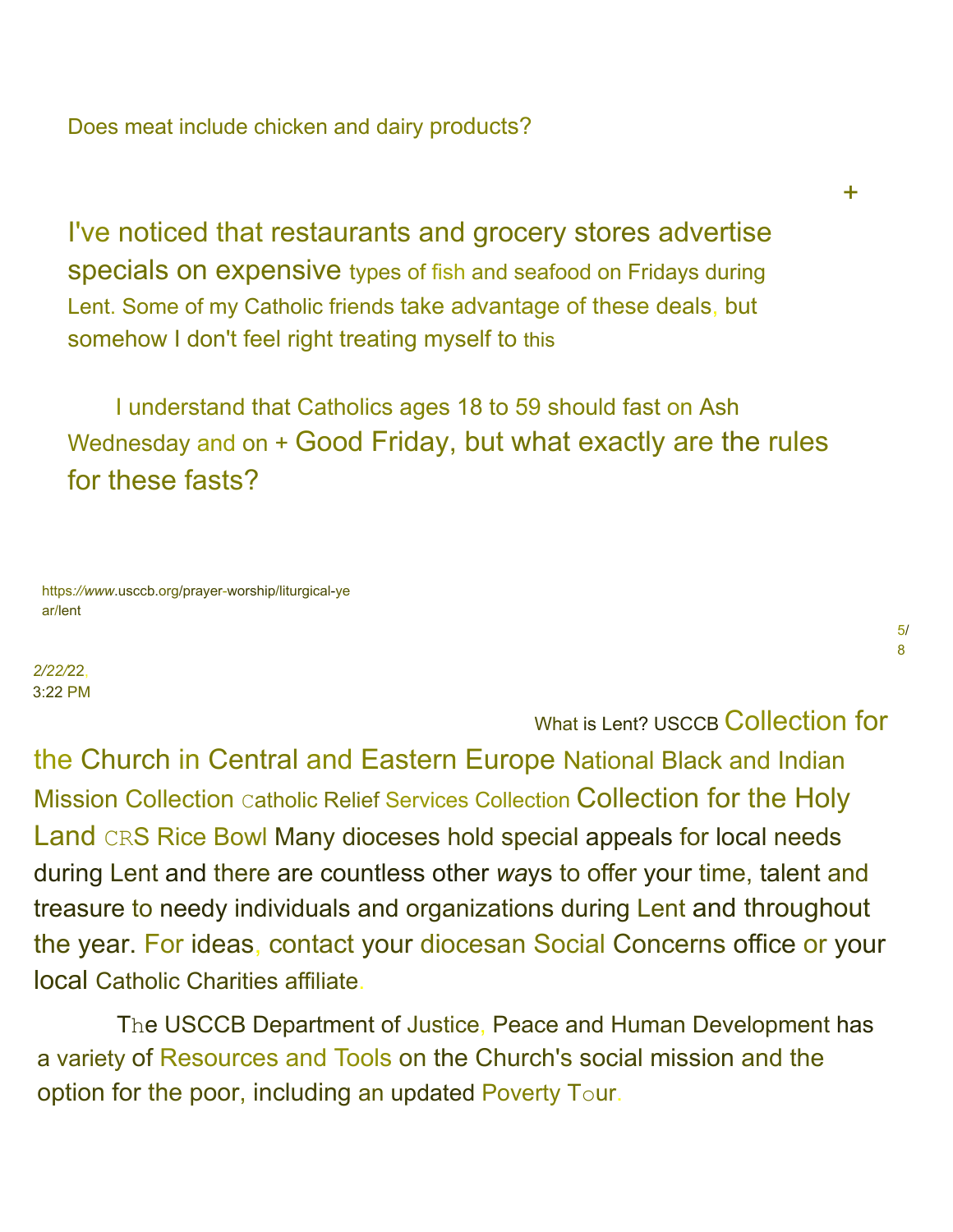#### Lent FAQs

What are the upcoming dates for Lent? 2022: Wednesday, March 2 - Thursday, April 14 2023: Wednesday, February 22 - Thursday, April 6 2024: Wednesday, February 14 - Thursday, March 28 2025: *We*dnesday, March 5 - Thursday, April 17

Why do we say that there are forty days of Lent? When you count all the days from Ash Wednesday through Holy Saturday, there are 46.

It might be more accurate to say that there is the "forty day fast within Lent." Historically, Lent has varied from a week to three weeks to the present configuration of 46 days. The forty day fast, however, has been more stable. The Sundays of Lent are certainly part of the Time of Lent, but they are not prescribed days of fast and abstinence.

So does that mean that when we give something up for Lent, such as candy, we can have it on Sundays?

-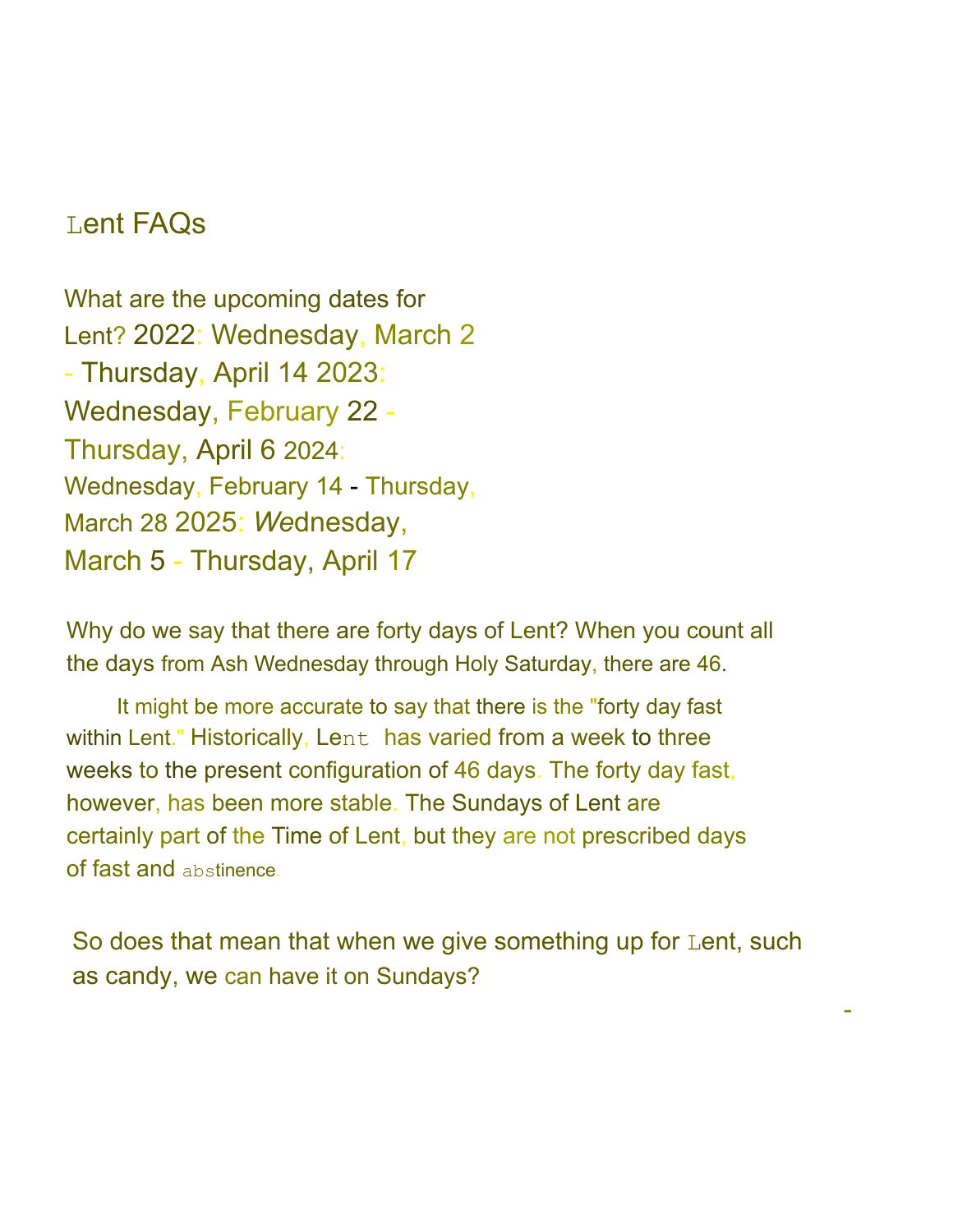#### https://www.usccb.org/prayer-worship/liturgical-year/lent#tab--are-there-exemptions-other-than-for-age-from-the-requirement-to-fast-on-ash-wednesda.

#### *2/22/22*, 3:22 PM

What is Lent? | USCCB Apart

from the prescribed days of fast and abstinence on Ash Wednesday and Good Friday, and the days of abstinence every Friday of Lent, Catholics have traditionally chosen additional penitential practices for the whole Time of Lent. These practices are disciplinary in nature and often more effective if they are continuous, i.e., kept on Sundays as well. That being said, such practices are not regulated by the Church, but by individual conscience.

I understand that all the Fridays of Lent are days of abstinence from meat, but I'm not sure what is classified as meat. Does meat include chicken and dairy products?

Abstinence laws consider that meat comes only from animals such as chickens, cows, sheep or pigs --- all of which live on land. Birds are also considered meat. Abstinence does not include meat juices and liquid foods made from meat. Thus, such foods as chicken broth, consomme, soups cooked or flavored with meat, meat gravies or sauces, as well as seasonings or condiments made from animal fat are technically not forbidden. However, moral theologians have traditionally taught that we should abstain from all animal derived products (except foods such as gelatin, butter, cheese and eggs, which do not have any meat taste). Fish are a different category of animal. Salt and freshwater species of fish, amphibians, reptiles, (cold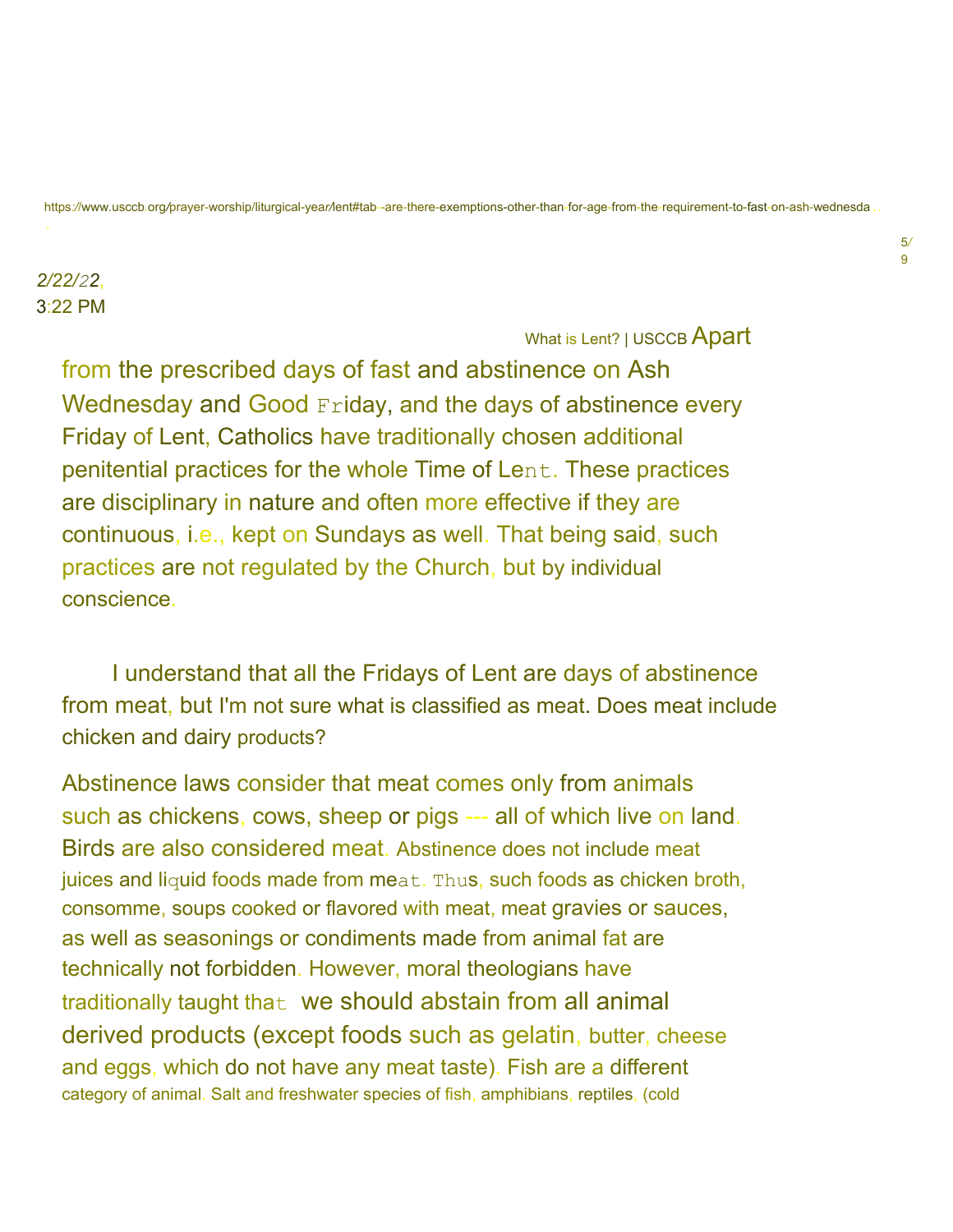blooded animals) and shellfish are permitted.

I've noticed that restaurants and grocery stores advertise specials on expensive types of fish and seafood on Fridays during Lent. Some of my Catholic friends take advantage of these deals, but somehow I don't feel right treating myself to this

While fish, lobster, and other shellfish are not considered meat and can be consumed on days of abstinence, indulging in the lavish buffet at your favorite seafood place sort of misses the point. Abstaining from meat and other indulgences during Lent is a penitential practice. On the Fridays of Lent, we remember the sacrifice of Christ on Good Friday and unite ourselves with that sacrifice through abstinence and prayer.

I understand that Catholics ages 18 to 59 should fast on Ash Wednesday and on Good Friday, but what exactly are the rules for these fasts? Fasting on these days means we can have only one full, meatless meal. Some food can be taken at the other regular meal times if necessary but *combined the*y *should be less than a full mea*l. Liquids are allowed at any time, but no solid food should be consumed between meals.

https*://w*ww.usccb.org/pra*ye*r-worship/liturgical-year*/*lent#tab--are-there-exemptions-other-than-for-age-from-the-re quirement-to-fast-on-ash-wednesda... 6/9 *2/22/*22, 3:22 PM

> What is Lent? | USCCB

-

Are there exemptions other than for age from the requirement to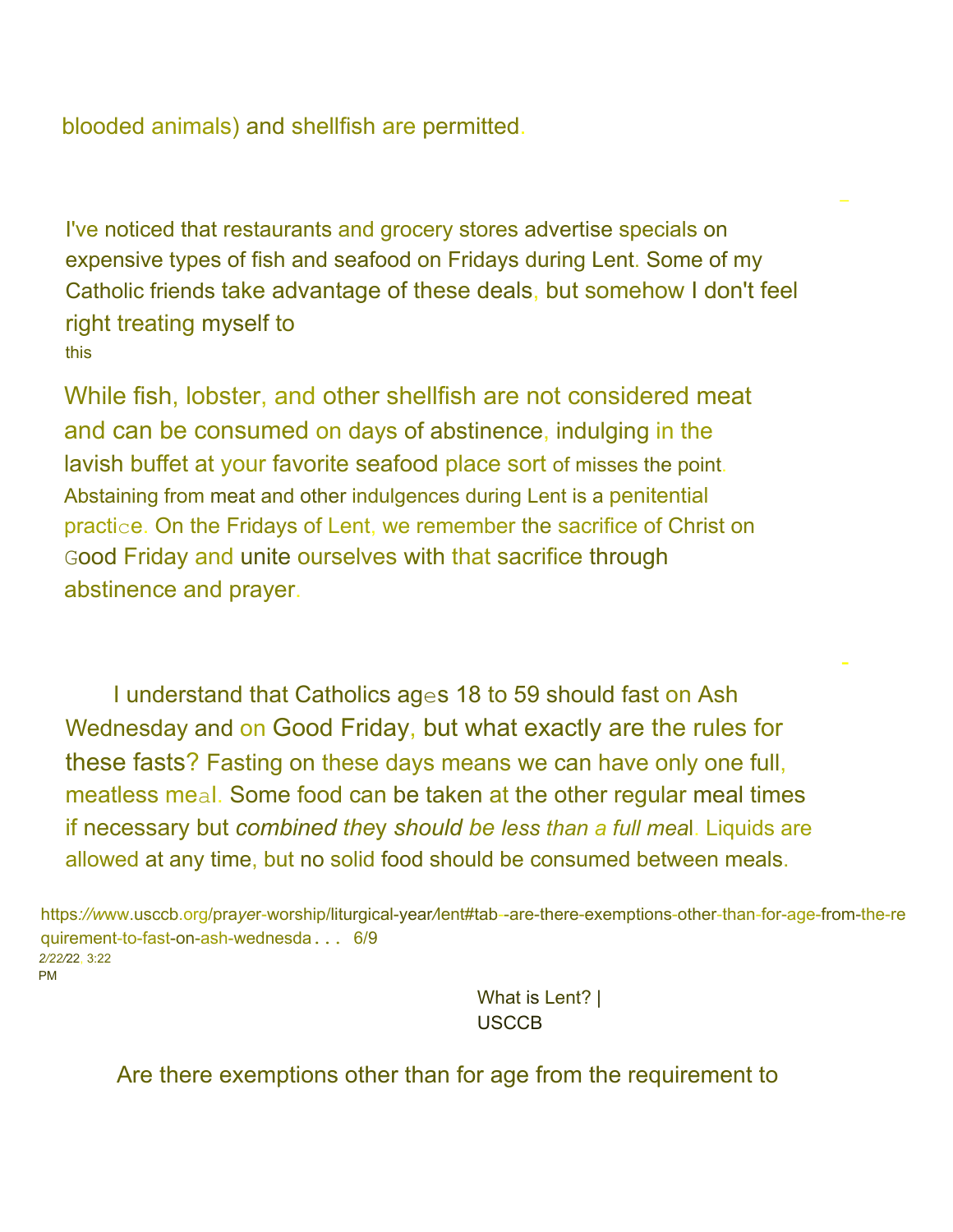fast on Ash Wednesday and Good Friday?

Those that are excused from fast and abstinence outside the age limits include the physically or mentally ill including individuals suffering from chronic illnesses such as diabetes. Also excluded are pregnant or nursing women. In all cases, common sense should prevail, and ill persons should not further jeopardize their health by fasting.

> Expand All

Experience the richness of your faith What will you discover? Explore more inspirational selections here

> *Th*<sup>e</sup> Mystery *of th*e Eucharist i*n the* Life of *t*he **Church**